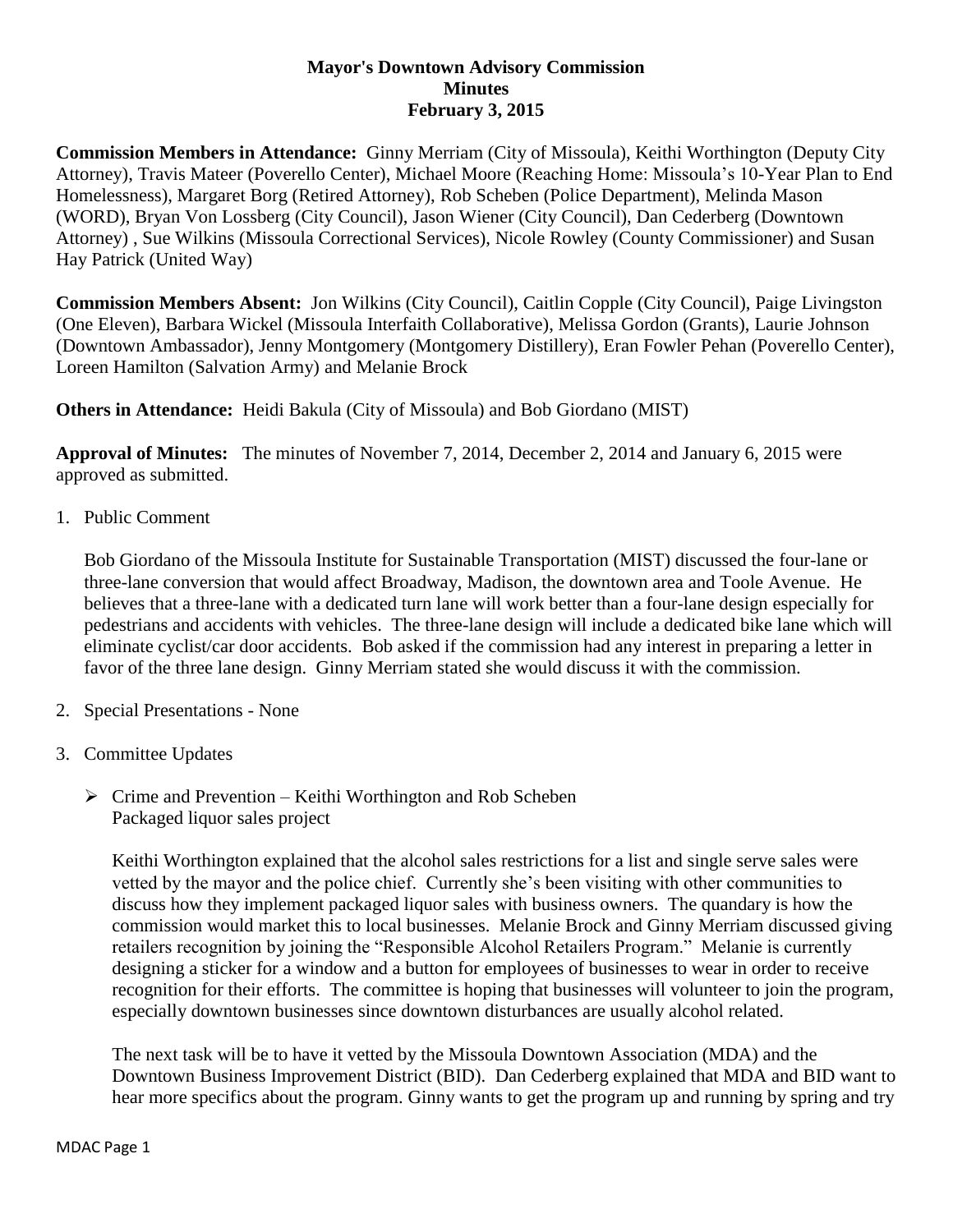to get some news coverage. Keithi explained that it would take at least nine months to determine if the program is effective.

Jason Wiener had questions about how the list would be generated. Keithi explained that it would be comprised of people who had received multiple intoxication related violations and the decision would also be confirmed with Andy Roy the downtown police officer. The list will only be available for local businesses and not posted for the general public.

 $\triangleright$  Real Change Promotion – Ginny Merriam Intern proposal for university student education project

Ginny Merriam discussed the search for a Business/Marketing Student intern for the commission from the university. Only one application has been received and that person would be interviewed today. The intern will be housed at the Missoula Downtown Partnership office and work with both MDA and BID.

 $\triangleright$  Built Environment – Margaret Borg & Ginny Merriam Art Park update

The art park design was presented last year to BID and MDA and was met with some apprehension. Concerns were taken to the police chief, the parks director, the parking director, the mayor, Ginny Merriam and Rob Scheben. Rob came up with some good solutions to take back to BID and MDA and after discussing the issues the two agencies were comfortable with the solutions.

Ginny Merriam discussed that it was now time to fundraise since grant money and money from the city will only pay for half of the construction of the art park.

 $\triangleright$  Human Services – Jason Wiener and Susan Hay Patrick Reaching Home update from Michael Moore

Michael Moore stated that many of the funds available to support housing for the homeless were drying up. WORD has put a hold on any available funds, the YMCA no longer provides applications for people to apply for money for stable housing for six months and the Human Resource Council is taking applications but there is a waiting list.

Project Homeless Connect was a success and they served 300 – 400 people. There were people there representing 110 services and 200 volunteers. Not as many homeless folks came this year like they did in years past.

Michael met with a developer in town to discuss tax credits and different ideas for funding and Michael will be discussing it at the Reaching Home committee meeting.

## $\triangleright$  Updates on other projects Downtown Police Officer Project – Dan Cederberg & Jon Wilkins

Dan Cederberg discussed the possibility of hiring three community service officers (CSO) which was recommended by the mayor and the police chief. The CSOs had no arrest authority which would not be as helpful to Andy Roy, the downtown police officer. This idea was presented to the BID with a mixed reception. The BID asked Dan to look for money for another police officer but the BID does not have any extra funds at this time. Another idea would be three CSOs and one sworn officer.